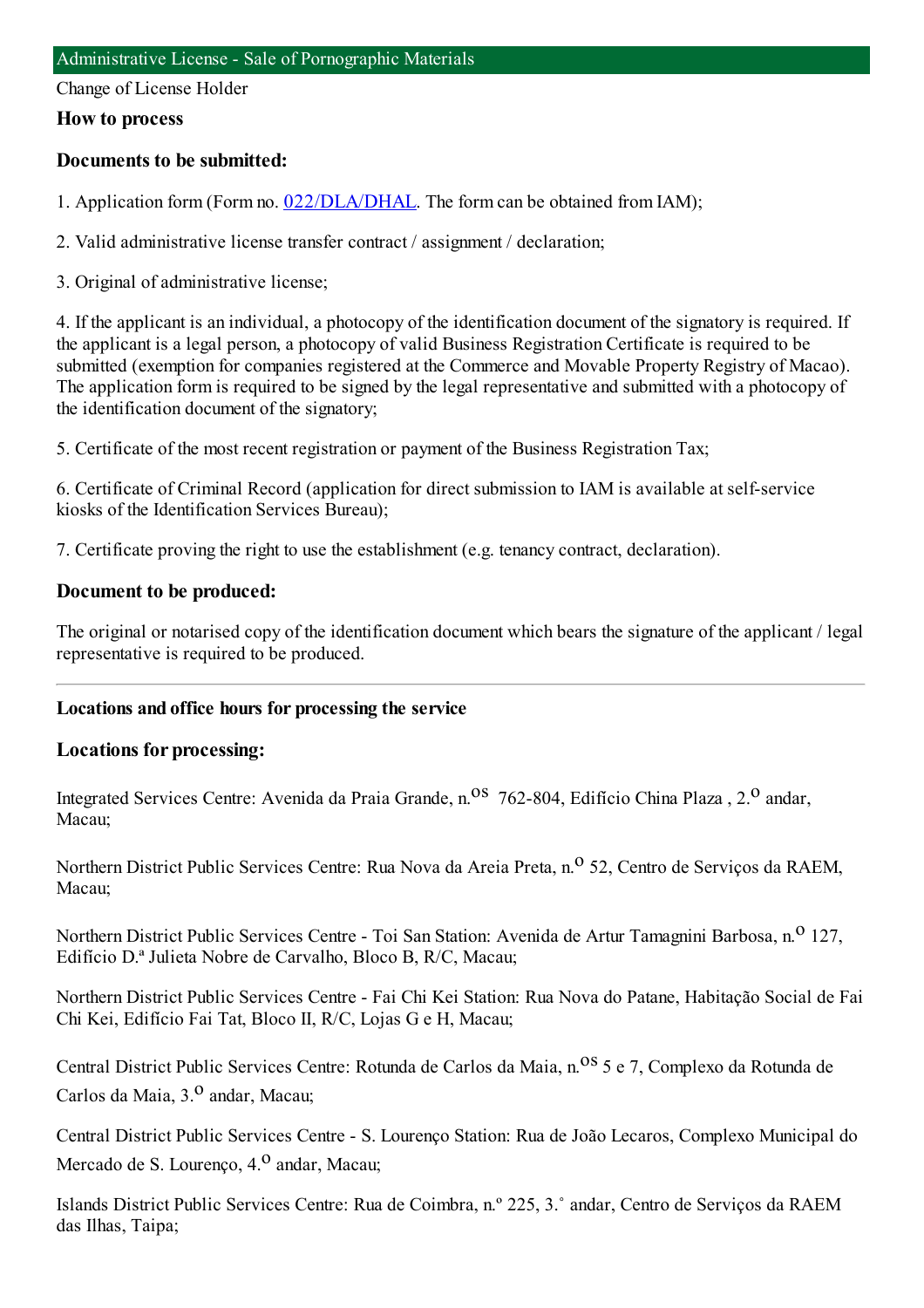Islands District Public Services Centre – Seac Pai Van Station: Avenida de Vale das Borboletas, Seac Pai Van Community Complex,  $6<sup>0</sup>$  andar, Coloane.

### **Office hours:**

Monday to Friday, 9:00 a.m. to 6:00 p.m. (no lunch break, closed on Saturdays, Sundays and public holidays)

## **Fees**

## **Application fee:**

A fee equivalent to half of the original license fee is required.

### **Form fee:**

Not applicable

**Stamp duty:**

Not applicable

**Security deposit:**

Not applicable

### **Fees, Charges and Prices List:**

[www.iam.gov.mo/p/pricetable/list](http://www.iam.gov.mo/p/pricetable/list)

### **Time required for processing**

#### **Time for processing:**

10 working days

### **Remarks / important notes on application**

#### **Important notes:**

1. The concerned person should file the application in person or authorise a representative to file the application;

2. The above documents are required to be signed by the applicant / legal representative except for the ones issued by government departments and public organisations.

### **Progressenquiry and obtaining result of service**

### **Method to obtain the result of service:**

Visit in person to obtain the result

### **Formalities**